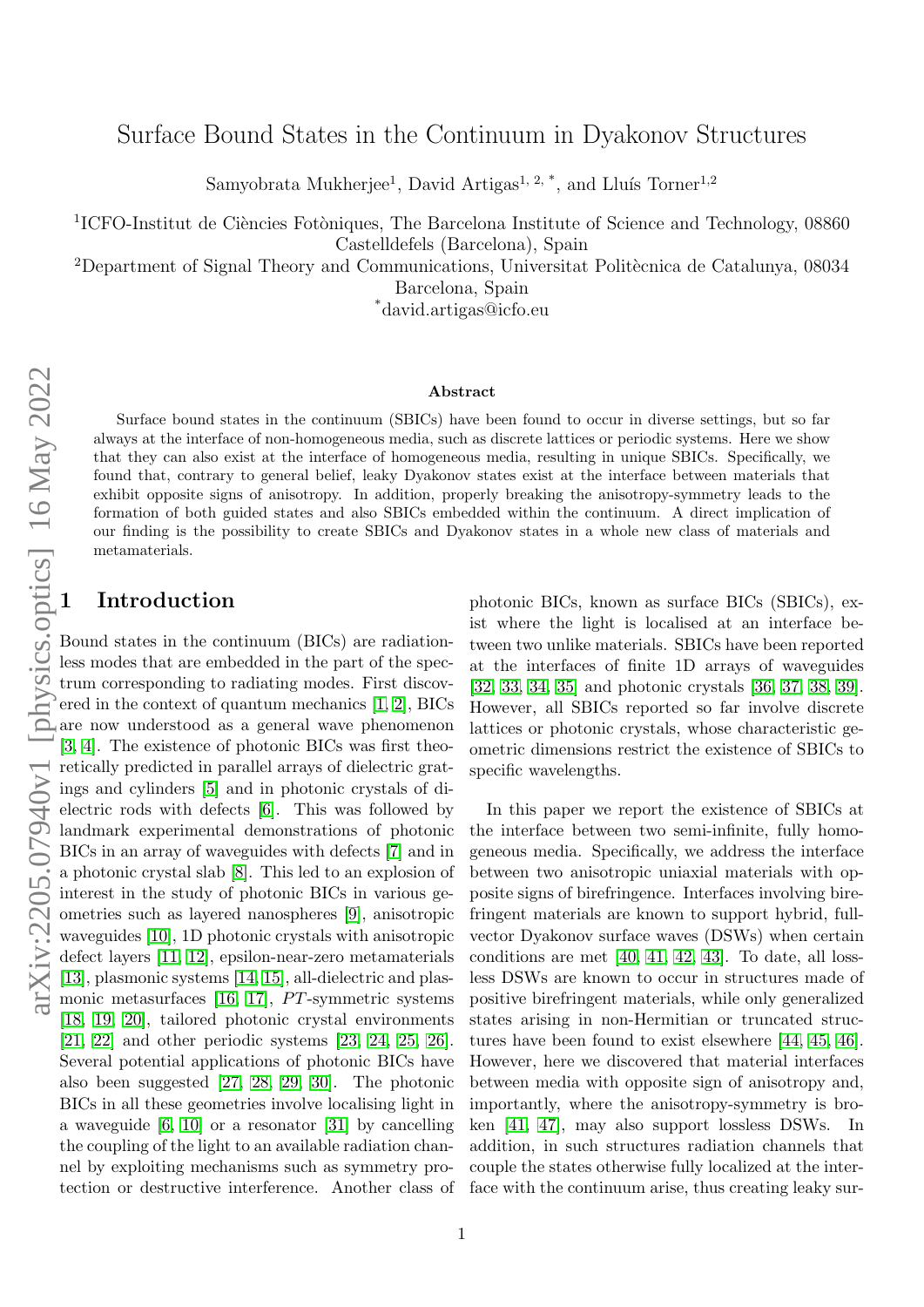

<span id="page-1-0"></span>Figure 1: (a) Geometry comprising two semi-infinite uniaxial materials with their interface at  $x = 0$ . A schematic of the optic axes layout is shown. (b) Schematic of the refractive indices of the system. The dashed gray line shows the interface. The solid black lines show the ordinary indices which are constant while the dotted black lines indicate the extraordinary indices which vary with optic axis orientation in the range shown by the colored arrows.

face states. Nevertheless, we also discovered that, under suitable conditions, the radiation channel of such leaky surface states can be suppressed completely, transforming them into anisotropy-induced BICs [\[10\]](#page-6-9), which, therefore, are lossless SBICs. To the best of our knowledge, this is the first known example of surface bound states in the continuum supported by the interface between two homogeneous media.

## 2 Theoretical Formulation

We address the planar interface located at  $x = 0$  where the negative and positive  $x$ -half spaces are occupied by lossless, uniaxial, dielectric materials with negative (material 1) and positive (material 2) birefringence, respectively. We study bound solutions of the full Maxwell equations for this structure in different configurations. Light propagation is along the y direction, so  $k_y$  is the propagation constant and  $k_0$  the free space wavenumber. The optic axes of materials 1 and 2 lie in the interface plane and make angles  $\phi_1$ and  $\phi_2$  with the direction of light propagation. The layout is shown in Fig. [1\(](#page-1-0)a). The structure is then anisotropy-symmetric when  $\phi_1 = \phi_2$  while introducing an offset  $\Delta = \phi_1 - \phi_2$  results in azimuthal, or weakly, anisotropy-symmetry breaking [\[47\]](#page-8-11). The permittivity tensor in material *i* when  $\phi_i = 0$  is  $\hat{\epsilon} = diag(\epsilon_i^o, \epsilon_i^e, \epsilon_i^o)$ , where  $\epsilon_i^o$  and  $\epsilon_i^e$  are its principal values. The ordinary refractive index is constant and is given by  $n_i^o = \sqrt{\epsilon_i^o}$ , whereas the extraordinary refractive index varies as a function of the optic axis orientation  $n_i^e(\phi) = \sqrt{\epsilon_i^e}(\sin^2\phi_i + \frac{\epsilon_i^e}{\epsilon_i^o}\cos^2\phi_i)^{-1/2}$ . For a given

value of the mode effective index  $N = k_y/k_0$ , four basis waves propagating in a uniaxial material (two ordinary and two extraordinary) can be obtained from an eigenvalue equation [\[48,](#page-8-12) [47\]](#page-8-11). One of each kind propagates in the  $+x$  direction while the other propagates in the  $-x$  direction. The transverse component of the ordinary,  $\kappa^o = k_x^o / k_0$ , and extraordinary,  $\kappa^e = k_x^e / k_0$ normalized wavevectors, are obtained as the eigenvalues

$$
\kappa^o = \pm \sqrt{\epsilon^o - N^2},
$$
  
\n
$$
\kappa^e(\phi) = \pm \sqrt{\epsilon^e - N^2 \left(\sin^2 \phi + \frac{\epsilon^e}{\epsilon^o} \cos^2 \phi\right)},
$$
\n(1)

with the corresponding eigenvectors

κ

$$
\vec{F}^o = \begin{bmatrix} \kappa^o \sin \phi \\ \epsilon^o \sin \phi \\ -\kappa^o \cos \phi \\ (\kappa^o)^2 \cos \phi \end{bmatrix}, \quad \vec{F}_e = \begin{bmatrix} (\kappa^o)^2 \cos \phi \\ \epsilon^o \kappa^e \cos \phi \\ \epsilon^o \sin \phi \\ -\epsilon^o \kappa^e \sin \phi \end{bmatrix}, \quad (2)
$$

where the four rows of  $\vec{F}_o$  and  $\vec{F}_e$  correspond to the tangential electric and magnetic field components  $E_y$ ,  $z_oH_z$ ,  $E_z$  and  $z_0H_y$ , where  $z_0$  is the vacuum impedance. One ordinary and one extraordinary out of the four waves, have to be selected in each media. For a standard DSW, the effective index is real with  $N > n^o, n^e(\phi)$ , and the basis waves decaying exponentially perpendicular to the interface are selected. For the leaky DSW, the effective index is complex  $N$ , with  $\Re(N)$  lesser than one of the refractive indices of the system. The basis wave corresponding to that index is defined as the radiation channel via which the mode couples to the continuum where  $\Im(N)$  approximates the wave radiation loss. Due to flux considerations, the radiation channel basis wave must grow exponentially away from the interface [\[49\]](#page-8-13). In this letter, leaky DSWs feature  $\Re(N) < n_1^o$ , thus the ordinary wave in the negative uniaxial media is the radiation channel.

Boundary conditions for the tangential field components at the interface between material 1 and 2 yield the homogeneous set of linear equations

<span id="page-1-1"></span>
$$
a_1^o \vec{F}_1^o + a_1^e \vec{F}_1^e = a_2^o \vec{F}_2^o + a_2^e \vec{F}_2^e,\tag{3}
$$

where  $a_i^{o/e}$  $i_i^{o/e}$  is the amplitude of the corresponding basis wave. Writing eq. [\(3\)](#page-1-1) in a matrix form,  $\hat{R}\vec{a} = 0$ , with  $\hat{R} = \begin{bmatrix} \vec{F}_1^o & \vec{F}_1^e & -\vec{F}_2^o & -\vec{F}_2^e \end{bmatrix}$  and  $\vec{a} =$  $[a_1^o \quad a_1^e \quad a_2^o \quad a_2^e]$ <sup>T</sup>, being a 4 × 4 matrix and a 4 × 1 column vector, respectively, the requirement for non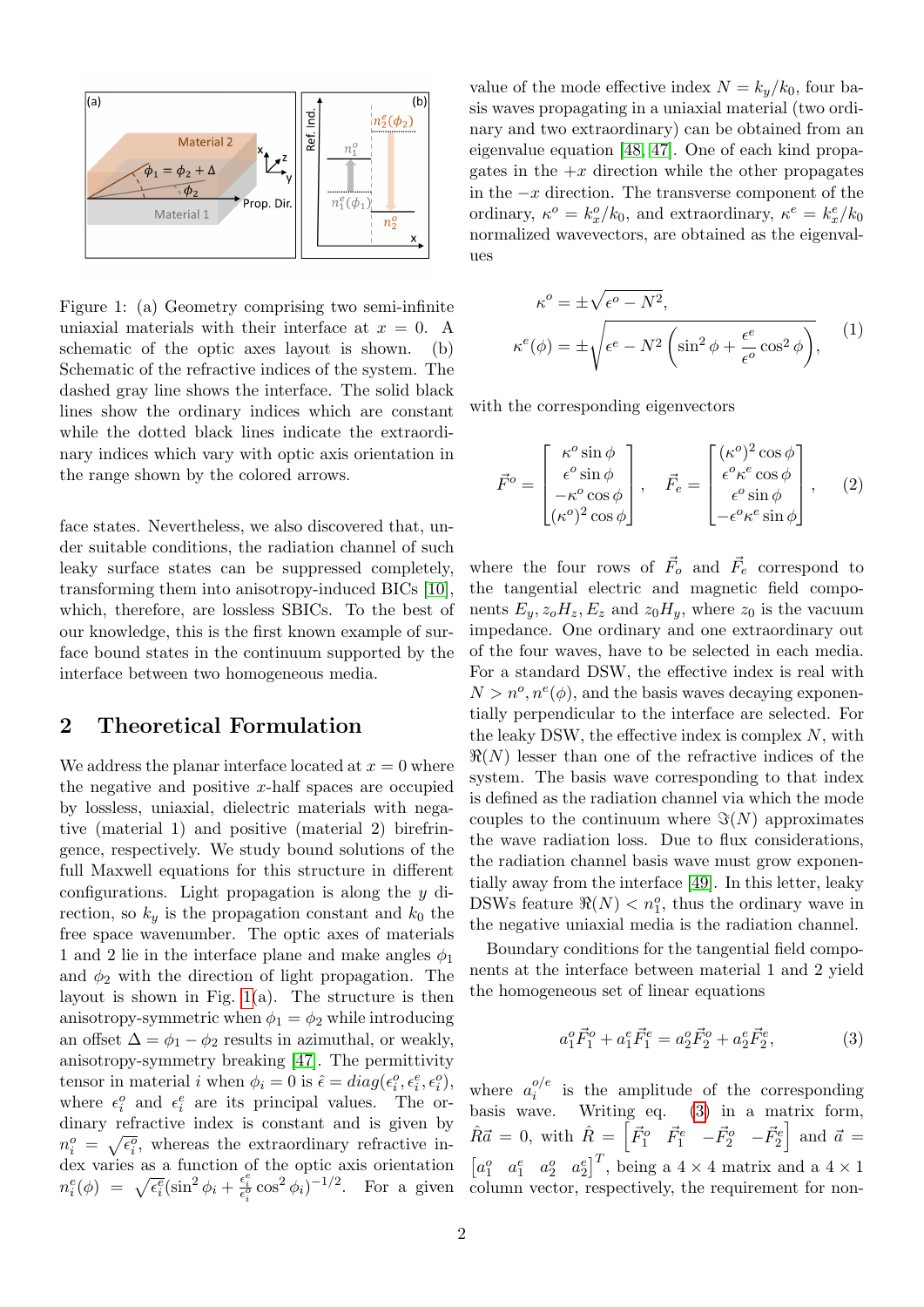trivial solution,  $|\hat{R}| = 0$ , yields the dispersion equation

<span id="page-2-0"></span>
$$
2\epsilon_2^o \epsilon_1^o \kappa_1^o (\kappa_1^e - \kappa_2^o) (\kappa_1^e - \kappa_1^o) \sin \phi_2 \sin \phi_1 \cos \phi_2 \cos \phi_1 + \kappa_2^o \kappa_1^o (\kappa_1^o - \kappa_2^o) (\epsilon_1^o \kappa_1^e (\kappa_2^o)^2 - \epsilon_2^o \kappa_2^e (\kappa_1^o)^2) \cos^2 \phi_2 \cos^2 \phi_1 + \epsilon_2^o \kappa_1^o (\kappa_2^e - \kappa_1^o) (\epsilon_2^o (\kappa_1^o)^2 - \epsilon_1^o \kappa_1^e \kappa_2^o) \sin^2 \phi_2 \cos^2 \phi_1 + \epsilon_1^o \kappa_2^o (\kappa_1^e - \kappa_2^o) (\epsilon_1^o (\kappa_2^o)^2 - \epsilon_2^o \kappa_2^e \kappa_1^o) \sin^2 \phi_1 \cos^2 \phi_2 + \epsilon_2^o \epsilon_1^o (\kappa_2^e - \kappa_1^e) (\epsilon_2^o \kappa_1^o - \epsilon_1^o \kappa_2^o) \sin^2 \phi_2 \sin^2 \phi_1 = 0.
$$
\n(4)

The transcendental Eq. [\(4\)](#page-2-0) is solved numerically to obtain the effective index  $N$  for the range of values  $\phi_1$  and  $\phi_2$  over which the solution exists, resulting in the narrow range of propagation directions typical in DSWs. Purely real solutions of eq. [\(4\)](#page-2-0) correspond to standard guided DSWs whereas complex solutions of eq. [\(4\)](#page-2-0) correspond to leaky DSWs. SBICs are embedded on the leaky DSWs and exist when  $\Im(N) = 0$ . A necessary but insufficient condition for the existence of surface waves in this geometry is an overlap between the extraordinary indices of the two materials, i.e., in terms of the permittivities:

$$
[\epsilon_1^o > \epsilon_2^o] \ \wedge \ [\epsilon_1^e < \epsilon_2^e]. \tag{5}
$$

## 3 Results and Discussion

Without loss of generality, we consider a structure with a negative uniaxial material with  $n_1^o = \sqrt{\epsilon_1^o}$ 1.80 and  $n_1^e(\phi_1 = 90^\circ) = \sqrt{\epsilon_1^e} = 1.40$ , and a positive uniaxial material with  $n_2^o = \sqrt{\epsilon_2^o} = 1.25$  and  $n_2^e(\phi_2 = 90^\circ) = \sqrt{\epsilon_2^e} = 2.$  A schematic of the refractive indices is shown in Fig. [1\(](#page-1-0)b).

### 3.1 Leaky DSWs

Figure [2\(](#page-2-1)a) shows the propagation constant of the DSW when the optic axes in the two materials are aligned  $(\Delta = 0^{\circ})$ , corresponding to a structure that maintains anisotropy-symmetry. A surface wave exists in the vicinity of the point where  $n_1^e(\phi_1) = n_2^e(\phi_2)$ and cuts off at the points where  $\Re(N) = n_1^e(\phi_1)$  and  $\Re(N) = n_2^e(\phi_2)$ .  $\Re(N)$  is greater than  $n_1^e(\phi_1)$ ,  $n_2^e(\phi_2)$ and  $n_2^o$  and the corresponding three basis waves decay exponentially away from the interface. However,  $\Re(N) < n_1^o$ , and therefore, the ordinary basis wave in material 1 acts as the radiation channel via which the leaky mode couples to the continuum. Therefore, with  $\Delta = 0^{\circ}$ , and for small values of azimuthal anisotropysymmetry breaking, the surface wave is a leaky DSW for all values of  $\phi_2$  where the solution exists. However, there are no SBICs embedded on the leaky DSW in this configuration.



<span id="page-2-1"></span>Figure 2: (a) Mode propagation constant  $\Re(N)$  of DSW (red) as a function of  $\phi_2$  when  $\Delta = 0^{\circ}$  and only leaky DSWs exist. The ordinary (dotted lines) and extraordinary (dashed lines) refractive indices of material 1 and 2 are plotted in gray and brown, respectively. (b)  $1/e$  propagation length L (log scale) for the leaky DSW with  $\lambda = 0.632$   $\mu$ m. (c) Transverse profile of the field  $|E_z|$  at  $\phi_2 = 45^{\circ}$  (blue dot in (a)). The dashed gray line at  $x/\lambda = 0$  indicates the interface.

Figure [2\(](#page-2-1)b) shows the logarithm of  $L$ , defined as the  $1/e$  propagation length for the leaky DSW for wavelength  $\lambda = 0.632 \mu m$ . While L is larger at larger values of  $\phi_2$ , its value for the leaky DSW is generally small ( $\sim 10 \ \mu m$ ). Figure [2\(](#page-2-1)c) shows the field amplitude  $E_z$  along the transverse axis x for the leaky DSW at  $\phi_2 = 45^\circ$ . Though there is radiation away from the DSW, the field is localized at the interface. Since N is complex for leaky DSWs, the x-component of the radiation channel's normalized wavevector,  $\kappa_1^o$ , is also complex, with  $\Im(\kappa_1^o)$  and  $\Re(\kappa_1^o)$  resulting, respectively, in the exponential growth and the oscillations in the transverse field profile leaking from the DSW, as seen in Fig.  $2(c)$ .

### 3.2 Standard guided DSWs

Figure [3\(](#page-3-0)a) shows the surface wave supported by a structure for an amount of azimuthal anisotropyasymmetry given by  $\Delta = -70^{\circ}$ . The surface wave solution in this structure cuts off at  $N = n_1^o$  on one side and at  $N = n_2^e(\phi_2)$  on the other side. Throughout all the range of existence, N is purely real and is greater than all four refractive indices of the structure.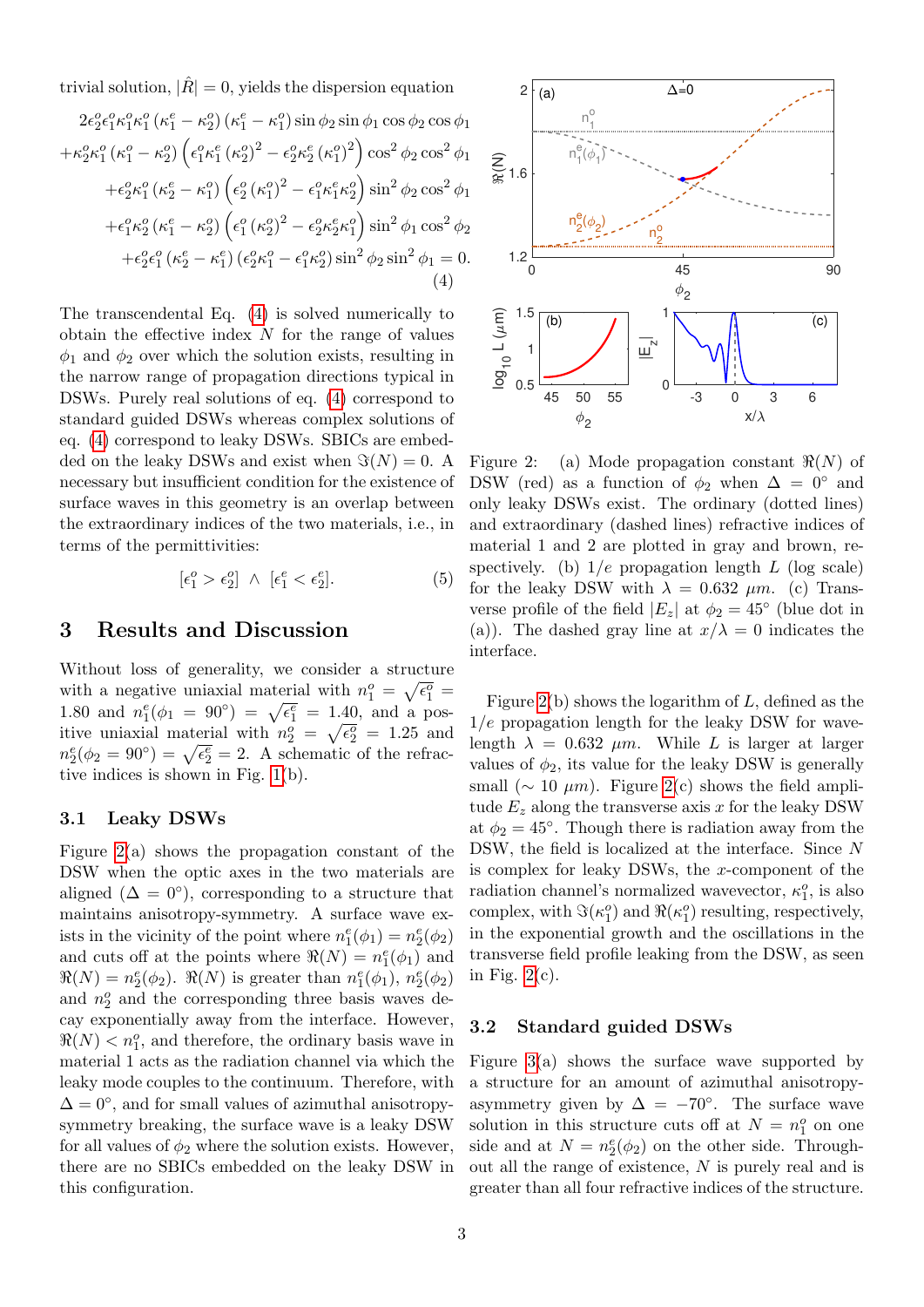

<span id="page-3-0"></span>Figure 3: (a) Same as Fig. [2\(](#page-2-1)a) but when  $\Delta = -70^{\circ}$ and only guided DSWs exist. (b) Magnification of the area in the black box in (a). (c) Transverse profile of the field  $|E_z|$  at  $\phi_2 = 67.3^{\circ}$  (blue dot in (b)).

Therefore, this structure supports standard, guided DSWs that are made up of four basis waves which decay exponentially away from the interface, as Fig.  $3(c)$ shows at  $\phi_2 = 67.3^{\circ}$ . As is typical in DSWs, when compared with propagation directions near the DSW cutoff  $N = n_1^o$ , the field of the DSW remains primarily in material 1, while traversing away from this point towards the cutoff  $N = n_2^e(\phi_2)$  results in the majority of the field moving to material 2 [\[42\]](#page-8-6). The structure exhibits the standard challenge regarding excitation of DSWs, i.e., a narrow range of allowed propagation angles  $\phi_2$  (red line in Fig. [3\(](#page-3-0)a)). However, this range is much broader when leaky DSWs are considered (red line in Fig.  $2(a)$ ).

There have been a few reports of the existence of surface waves at interfaces involving negative uniaxial materials, however these proposals contain added constraints such as dissipative media [\[44\]](#page-8-8), birefringent metals [\[45\]](#page-8-9), or a finite interface [\[46\]](#page-8-10). This is the first report of the existence of a guided DSW at an infinite planar interface between a positive uniaxial material and negative uniaxial material.

## 3.3 SBIC embedded on leaky branches of DSWs

For a range of values of  $\Delta$  between the two previous cases with varying amounts of azimuthal anisotropyasymmetry, the structure supports both purely guided and leaky DSWs, as shown in Fig. [4\(](#page-3-1)a) for  $\Delta =$ 



<span id="page-3-1"></span>Figure 4: (a) Same as Fig. [2\(](#page-2-1)a) but for  $\Delta = -56^{\circ}$ . (b)  $1/e$  propagation length L (log scale), of the leaky DSW in (a) for  $\lambda = 0.632$   $\mu$ m. L diverges at the DSW BIC (red dot). (c) Magnification of the area in the black box in (a). The coloured markers in (b) and (c) show the values of  $\phi_2$  where we plot the normalized transverse profile  $|E_z|$  for a (d) leaky DSW at  $\phi_2 =$ 64.1°, (e) the BIC at  $\phi_2 = 65.82$ °, and (f) a leaky DSW at  $\phi_2 = 66.75^\circ$ .

−56°. The leaky DSW exists at values of  $\phi_2$  where  $\Re(N) \leq n_1^o$ , with the ordinary wave in material 1 serving as the radiation channel. The transition to purely guided DSWs occurs for higher values of  $\phi_2$ , where N is greater than all the refractive indices in the system and therefore it is purely real.

We study the conditions for cancellation of the radiation channel for the leaky DSW using an auxiliary condition by setting the radiation channel amplitude in eq. [\(3\)](#page-1-1) to zero,  $a_1^o = 0$ , [\[10,](#page-6-9) [50\]](#page-8-14). The auxiliary condition yields four auxiliary equations, one of which is

$$
\epsilon_2^o \epsilon_1^o \kappa_2^o \left( -\kappa_2^e + \kappa_1^e \right) \sin^2 (\phi_c) \sin (\phi_s) +
$$
  

$$
\epsilon_2^o \kappa_2^o (\kappa_1^o)^2 \left( -\kappa_2^e + \kappa_2^o \right) \sin (\phi_c) \cos (\phi_c) \cos (\phi_s) \qquad (6)
$$
  

$$
+ \epsilon_1^o (\kappa_2^o)^3 (\kappa_1^e - \kappa_2^o) \sin (\phi_s) \cos^2 (\phi_c) = 0.
$$

The SBIC exists only when the solutions of the dispersion equation and all four auxiliary equations coincide, resulting in  $\phi_2^{BIC} = 65.82^{\circ}$ . We calculate L, the  $1/e$  propagation length from  $\Im(N)$  over the range of the leaky DSW (Fig.  $4(b)$ ), showing that L diverges at the angle found before,  $\phi_2^{BIC}$ , resulting in a SBIC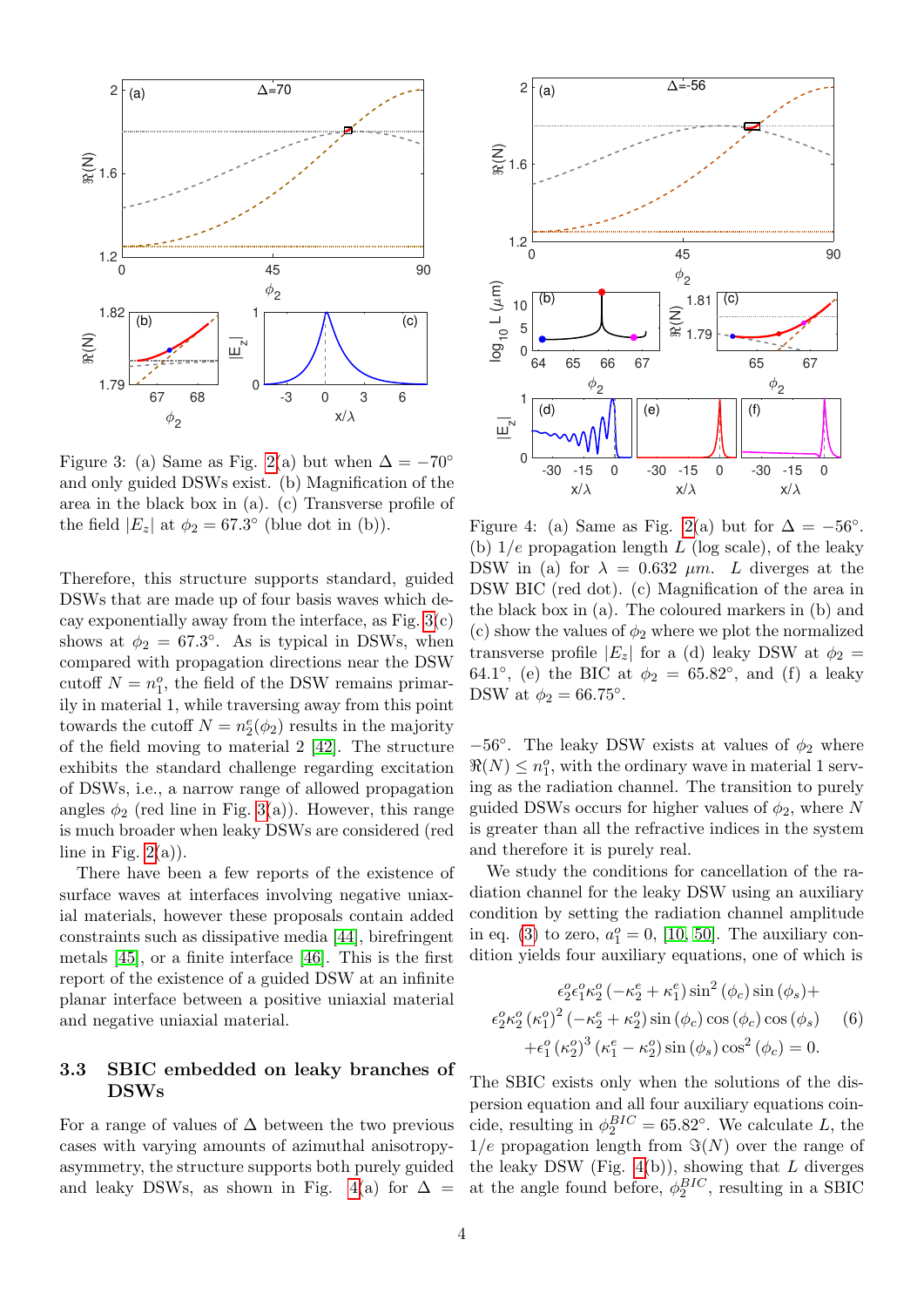where the leakage is canceled. Fig. [4\(](#page-3-1)e) shows the field profile  $|E_z|$  for the SBIC, showing that despite being embedded in the leaky part of the DSW with  $\Re(N) < n_1^o$ , the field decays exponentially away from the interface. This contrasts with the field profile for two leaky DSWs on either side of the SBIC, shown in Fig. [4\(](#page-3-1)d) and (f), at  $\phi_2 = 64.1^{\circ}$  and  $\phi_2 = 66.75^{\circ}$ , respectively. Both figures show the characteristic radiation into the substrate via the radiation channel.

### 3.4 Cut-offs in  $\Delta$

The amount of azimuthal anisotropy-asymmetry given by  $\Delta$  has a dramatic impact on the properties of the DSW and the existence of SBICs. We explore this effect in Fig.  $5(a)$ , where the solid black lines show the upper and lower bounds of  $\Re(N)$  as a function of ∆.

#### 3.4.1 Cutoffs for standard guided DSW

We see that the guided DSW solution only exists for a finite range of values of  $\Delta$ , those where  $\Re(N) > n_1^o =$ 1.8 (between the two blue dashed lines). As we show in Figs.  $3(a)$  and  $4(a)$ , the guided DSW cuts off at the points where  $N = n_1^o$  (  $\implies \kappa_1^o = 0$ ) and  $N = n_2^e(\phi_2)$  $(\implies \kappa_2^e = 0)$ . Making use of  $n_1^o = n_2^e(\phi_2)$ , we obtain the cutoff angle  $\phi_{2c}$  as

<span id="page-4-0"></span>
$$
\sin \phi_{2c} = \pm \sqrt{\frac{\epsilon_2^e(\epsilon_2^o - \epsilon_1^o)}{\epsilon_1^o(\epsilon_2^o - \epsilon_2^e)}},\tag{7}
$$

and then using  $\kappa_1^o = 0$  and  $\kappa_2^e = 0$  in the dispersion equation (eq.  $(4)$ ), together with equation  $(7)$ , we find the cutoff angle

<span id="page-4-1"></span>
$$
\sin \phi_{1c} = \pm \frac{(\epsilon_1^o - \epsilon_2^e)}{\epsilon_1^o} \sqrt{\frac{(\epsilon_2^o - \epsilon_1^o)}{(\epsilon_1^e - \epsilon_1^o)}}.
$$
 (8)

Thus, the cutoff in terms of azimuthal anisotropyasymmetry can be calculated as  $\Delta_c = \phi_{1c} - \phi_{2c}$ . Since N is a function of  $\phi_2$ , the sign selected in eq. [\(8\)](#page-4-1), determines whether the leading or trailing edge of N passes through the point  $n_1^o = n_2^e(\phi_2)$ . The positive (negative) sign gives the value of  $\Delta_{cm}$  ( $\Delta_{cM}$ ) where pure guided DSWs start (cease) to occur (dashed blue lines in Fig.  $5(a)$ ).

#### 3.4.2 Cutoff for leaky DSW

It is useful to determine another cutoff in terms azimuthal anisotropy-asymmetry,  $\Delta_{cL}$ , where leaky DSWs start existing (dashed red line in Fig.  $5(a)$ ) since SBICs are embedded in the leaky DSW. Leaky

DSWs occur when  $\Re(N) < n_1^o$ . They start to exist at  $N = n_1^o = n_1^e(\phi_1)$  which implies  $\kappa_1^o = \kappa_1^e = 0$ . This condition can only be fulfilled when  $\phi_1 = 0^\circ \implies$  $\phi_2 = -\Delta$ . Applying these conditions to eq. [\(4\)](#page-2-0), we find that  $\Delta_{cL}$  obeys the equation

<span id="page-4-2"></span>
$$
\tan^2 \Delta_{cL} + \frac{(\epsilon_2^o - \epsilon_1^o)^{3/2}}{\epsilon_2^o \sqrt{\epsilon_2^e - \epsilon_1^o \left(\sin^2 \Delta_{cL} + \frac{\epsilon_2^e}{\epsilon_2^o} \cos^2 \Delta_{cL}\right)}} = 0,
$$
\n(9)

which can be readily solved numerically.

Equations [\(7](#page-4-0)[-9\)](#page-4-2) determine the existence conditions for DSWs in terms of the azimuthal anisotropyasymmetry  $\Delta$ . Guided DSWs only exist at negative values of  $\Delta$ , with  $\Delta > \Delta_{cm}$ . As  $\Delta$  increases, leaky DSWs start to appear at  $\Delta > \Delta_{cL}$ , co-existing with guided DSWs, and when  $\Delta > \Delta_{cM}$ , only leaky DSWs exist. In all cases DSWs propagate in a range of values of  $\phi_2^{DSW}$ , as shown in Fig. [5\(](#page-5-0)b), where the color shows the  $1/e$  propagation distance L. The leaky DSW becomes more radiative (low values of L) as  $\Delta$  is increased. Note that, while  $\phi_2^{DSW}$  is narrow for guided DSWs, reaching the larger value  $\phi_2^{DSW} \sim 4^{\circ}$  for  $\Delta = \Delta_{cL}$ , it increases for leaky DSWs to  $\phi_2^{DSW} \sim 22^{\circ}$ near  $\Delta = 0$ . Note that while, by and large, the usually narrow range of allowed propagation angles for standard DSWs to exist is an outstanding challenge for their experimental generation [\[43\]](#page-8-7), the larger range of propagation directions of leaky DSWs facilitates their excitation.

### 3.5 Variation of the constitutive parameters

Equation [9](#page-4-2) provides the starting point beyond which SBICs, embedded in leaky DSWs, can exist in terms of the azimuthal anisotropy-asymmetry,  $\Delta$ . Indeed, the structure supports a line of SBICs for  $\Delta > \Delta_{cL}$ , shown by the blue line in the inset in Fig. [5\(](#page-5-0)b). As  $n_1^o$  increases, guided DSWs disappear entirely when  $n_1^o = n_2^e(90^\circ) = 2$ , resulting in  $\phi_{2c} = -\Delta_{cL} = 90^\circ$ , as the index corresponding to the radiation channel becomes the highest refractive index in the system. In this process, the SBICs move towards the cutoff of the DSW and also disappear. It is however possible to recover the line of SBICs by tuning the other constitutive parameters of the system [\[51\]](#page-8-15). This is shown in Figs.  $5(c)$  and (d), where in addition to  $n_1^o = n_2^e(90^\circ) = 2$ , we set  $n_1^e = 1.2$ . Since  $\Re(N) < n_1^o$ for all the range of existence of DSWs and the radiation channel is always accessible, the structure only supports leaky DSWs so that the line of SBICs, shown in the inset in Fig. [5\(](#page-5-0)d), are the only bound surface modes supported by the system. The leaky DSW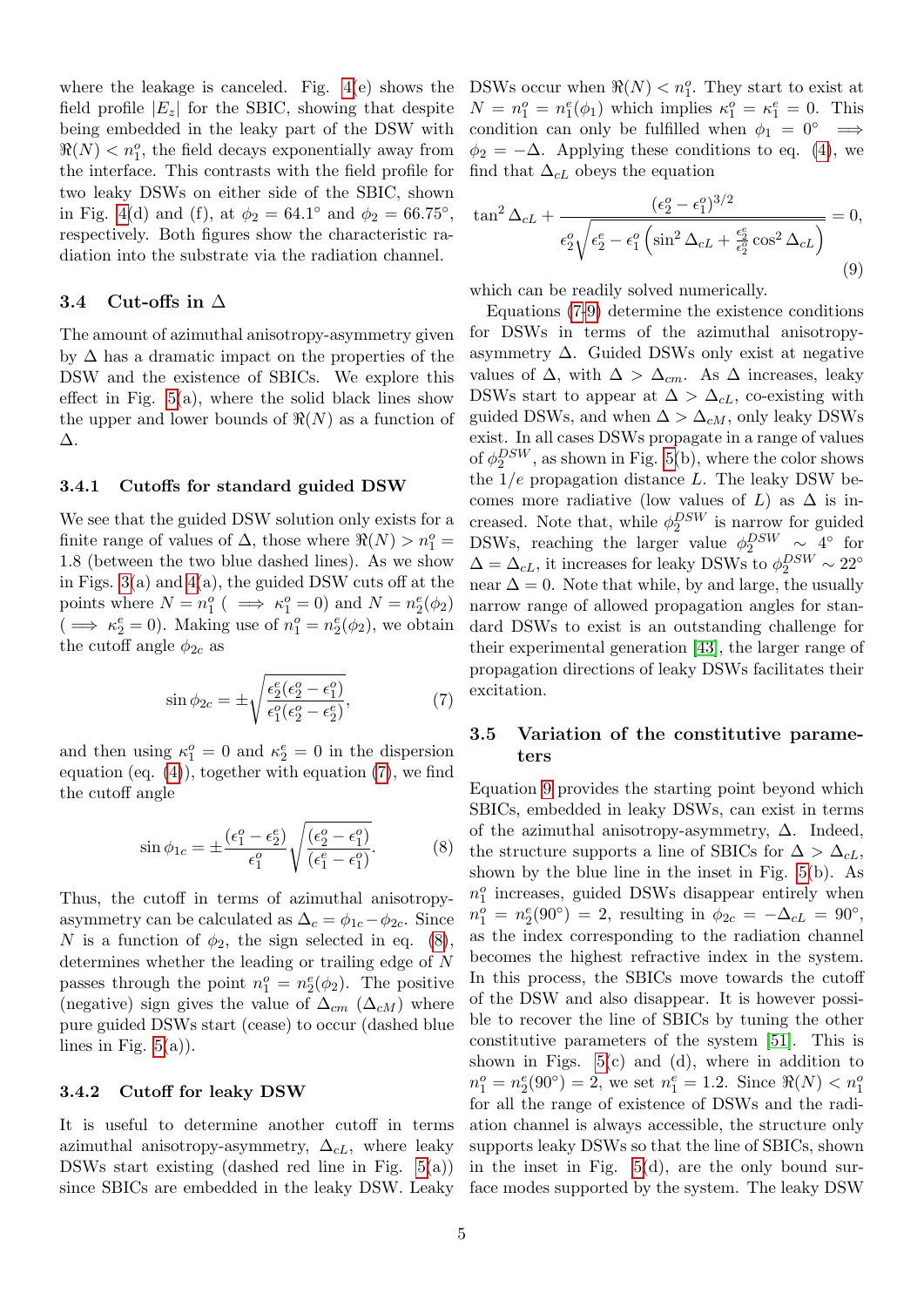

<span id="page-5-0"></span>Figure 5: (a) Range of  $\Re(N)$  as a function of  $\Delta$  for the structure studied in Figs. [2,](#page-2-1) [3,](#page-3-0) and [4.](#page-3-1) The dashed black line shows the value of  $n_1^o = 1.8$  below which only leaky DSWs can exist. The dashed blue lines show the point where guided DSWs start  $(\Delta_{cm})$  and then cease  $(\Delta_{cM})$  to exist. The dashed red line shows the value of  $\Delta_{cL}$  where the leaky DSW first appears. (b) Range of  $\phi_2$  as a function of  $\Delta$ . The color indicates the  $1/e$  propagation length, L for leaky DSWs for  $\lambda = 0.632 \ \mu m$ . The insets shows the line of BICs. (c-d) Same as (a-b) but for  $n_1^o = 2, n_1^e = 1.2$ .

mode becomes more radiative at higher values of  $\Delta$  as shown in Fig.  $5(b)$  and  $(d)$ .

#### 3.6 Materials

To show the feasibility of experimentally observing the SBICs described above, we first note that DSW modes have been experimentally observed, for example, at the interface of nematic liquid crystals [\[52\]](#page-8-16). Thus, we consider the interface between the liquid crystal E7 in the nematic phase and a calcite crystal, arranged so that  $\Delta = -50^{\circ}$ . We consider two different wavelengths  $\lambda_0$ : 488 nm and 632 nm. At  $\lambda_0$  = 488 nm, the refractive indices of the materials are  $n_{E7}^o = 1.5345, n_{E7}^e = 1.7754, n_{calcite}^o =$  $1.6674, n_{calcite}^e = 1.4904$  [\[53,](#page-8-17) [54\]](#page-8-18), and the structure supports both guided and leaky DSWs in the range of optic axis orientation  $50.65° < \phi_2^{DSW} < 51.48°$ . Within the leaky DSW range, there exists a SBIC at  $\phi_2^{BIC} = 50.72^{\circ}$ . Due to material dispersion, the refractive indices of the materials are slightly different at  $\lambda_0 = 632 \ nm$  with  $n_{E7}^o = 1.5189, n_{E7}^e =$  $1.7304, n_{calcite}^o = 1.6557, n_{calcite}^e = 1.4849.$  As a result, such structure supports leaky DSWs in the range  $55.39^{\circ} < \phi_2^{DSW} < 56.05^{\circ}$  with an embedded SBIC at  $\phi_2^{BIC} = 55.95^{\circ}$ . Therefore, material dispersion

leads to the two situations discussed in Fig. [5,](#page-5-0) with the SBIC occurring at different values of  $\phi_2$  for each wavelength. Therefore, on the one hand, one concludes that material dispersion affects the type and location in the parameter space of the surface states supported by the structure, but SBICs do exist. On the other hand, intrinsic material absorption is not relevant in this context, because the considered materials are highly transparent and anyway BICs are exclusively related to the suppression of radiative losses. As comparison, the absorption coefficient for E7 at  $\lambda_0 = 632 \ nm$  is 0.03  $cm^{-1}$  [\[55\]](#page-8-19), resulting in a propagation length  $L_{E7} \sim 30$  cm, which is orders of magnitude larger than the propagation length of the leaky DSW due to radiation losses, which typically is in the range  $L_{leaky} \sim 10 - 100 \ \mu m$ .

### 4 Conclusions

In summary, we have uncovered the existence of SBICs realized as Dyakonov states in uniaxial anisotropic media, in structures where Dyakonov modes were considered to be impossible. To the best of our knowledge, they are the first example of SBICs supported by the interface between two homogeneous media. The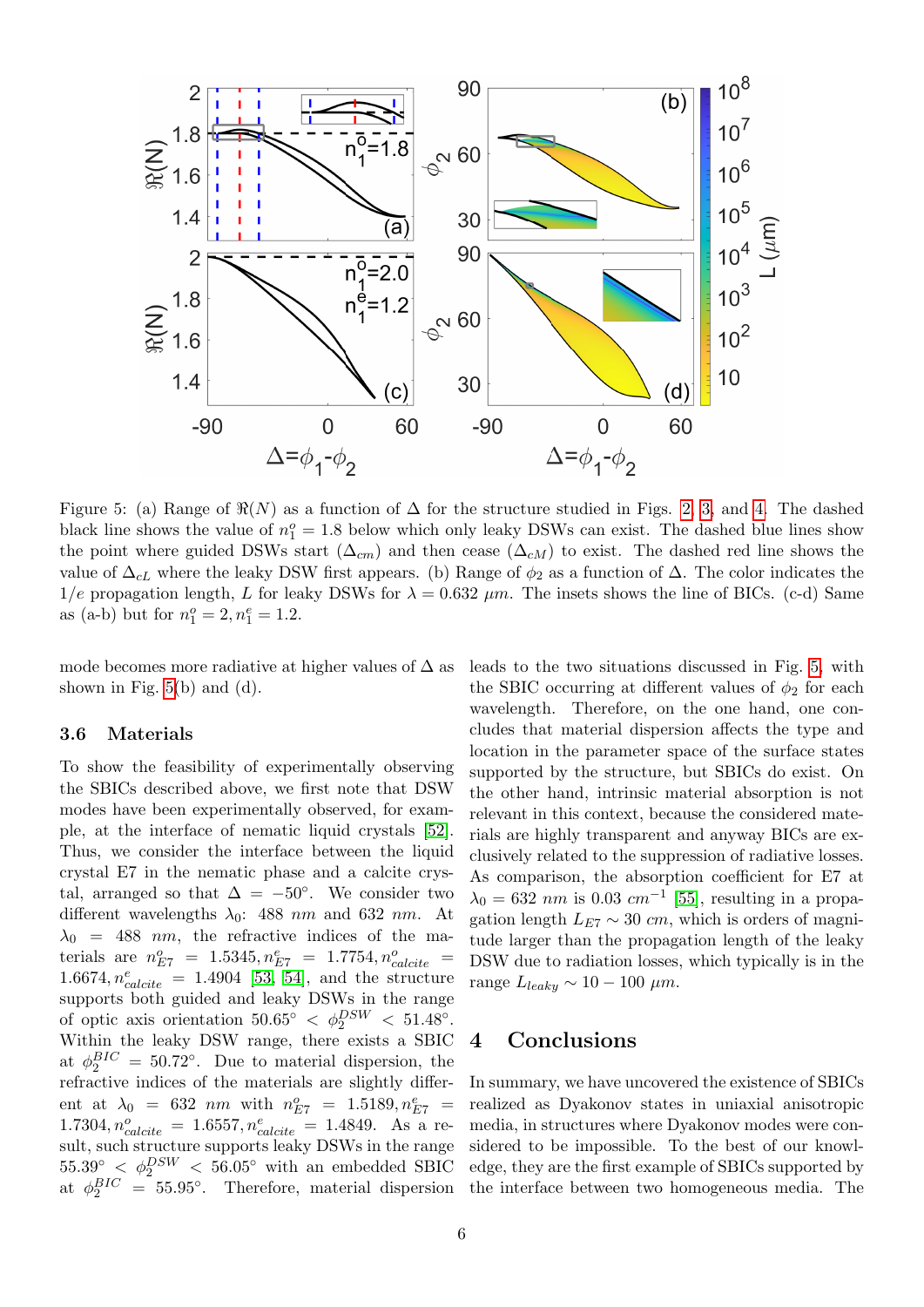existence loci of the new states is set by the amount of anisotropy-asymmetry and the constitutive parameters of the materials. Here we addressed only azimuthal anisotropy-symmetry breaking and uniaxial media, but the Dyakonov mechanism occurs in more general geometries and types of anisotropy, where we anticipate that richer families of states may exist. Our results open the possibility to create SBICs and Dyakonov-like states in a whole new class of materials and metamaterials, including different types of anisotropic materials, such as hyperbolic materials.

Finally, it has to be properly appreciated that the SBICs we found here are anisotropy-induced [\[10\]](#page-6-9). Namely, they are full vector, hybrid surface states situated above the light line and exist without the presence of a trapping potential. Therefore, they do not arise from the interference of resonances, as, e.g., Friedrich–Wintgen BICs do. Rather, the SBICs occur when the ordinarily-polarized wave that constitutes the radiation channel is not needed to fulfill the boundary conditions. This mechanism makes the anisotropic SBICs fundamentally different from all surface BICs known to date [\[32,](#page-7-17) [33,](#page-7-18) [34,](#page-7-19) [35,](#page-7-20) [36,](#page-8-0) [37\]](#page-8-1), in particular those where a defect located at the interface acts as a trapping potential.

This work was partially supported by the H2020 Marie Skłodowska-Curie Action GA665884; Grants CEX2019-000910- S and PGC2018-097035-B-I00 funded by MCIN/AEI/10.13039/501100011033/FEDER, Fundació Cellex, Fundació Mir-Puig, and Generalitat de Catalunya (CERCA).

## References

- <span id="page-6-0"></span>[1] J. von Neuman and E. Wigner, "Uber merkwürdige diskrete Eigenwerte. Uber das Verhalten von Eigenwerten bei adiabatischen Prozessen," Zeitschrift für Physik, vol. 30, pp. 467–470, 1929.
- <span id="page-6-1"></span>[2] F. H. Stillinger and D. R. Herrick, "Bound states in the continuum," Physical Review A, vol. 11, no. 2, pp. 446–454, 1975.
- <span id="page-6-2"></span>[3] C. W. Hsu, B. Zhen, A. D. Stone, J. D. Joannopoulos, and M. Soljačić, "Bound states in the continuum," Nature Reviews Materials, vol. 1, no. 9, 2016.
- <span id="page-6-3"></span>[4] S. Joseph, S. Pandey, S. Sarkar, and J. Joseph, "Bound states in the continuum in resonant

nanostructures: an overview of engineered materials for tailored applications," Nanophotonics, vol. 10, no. 17, pp. 4175–4207, 2021.

- <span id="page-6-4"></span>[5] D. C. Marinica, A. G. Borisov, and S. V. Shabanov, "Bound states in the continuum in photonics," Physical Review Letters, vol. 100, p. 183902, May 2008.
- <span id="page-6-5"></span>[6] E. N. Bulgakov and A. F. Sadreev, "Bound states in the continuum in photonic waveguides inspired by defects," Physical Review B, vol. 78, p. 075105, Aug. 2008.
- <span id="page-6-6"></span>[7] Y. Plotnik, O. Peleg, F. Dreisow, M. Heinrich, S. Nolte, A. Szameit, and M. Segev, "Experimental observation of optical bound states in the continuum," Physical Review Letters, vol. 107, p. 183901, Oct. 2011.
- <span id="page-6-7"></span>[8] C. W. Hsu, B. Zhen, J. Lee, S.-L. Chua, S. G. Johnson, J. D. Joannopoulos, and M. Soljačić, "Observation of trapped light within the radiation continuum," Nature, vol. 499, pp. 188–191, July 2013.
- <span id="page-6-8"></span>[9] F. Monticone and A. Alù, "Embedded photonic eigenvalues in 3d nanostructures," Physical Review Letters, vol. 112, p. 213903, May 2014.
- <span id="page-6-9"></span>[10] J. Gomis-Bresco, D. Artigas, and L. Torner, "Anisotropy-induced photonic bound states in the continuum," Nature Photonics, vol. 11, pp. 232–236, Mar. 2017.
- <span id="page-6-10"></span>[11] I. V. Timofeev, D. N. Maksimov, and A. F. Sadreev, "Optical defect mode with tunable q factor in a one-dimensional anisotropic photonic crystal," Physical Review B, vol. 97, p. 024306, Jan 2018.
- <span id="page-6-11"></span>[12] P. S. Pankin, B.-R. Wu, J.-H. Yang, K.-P. Chen, I. V. Timofeev, and A. F. Sadreev, "Onedimensional photonic bound states in the continuum," Communications Physics, vol. 3, Dec. 2020.
- <span id="page-6-12"></span>[13] M. Minkov, I. A. D. Williamson, M. Xiao, and S. Fan, "Zero-index bound states in the continuum," Physical Review Letters, vol. 121, p. 263901, Dec 2018.
- <span id="page-6-13"></span>[14] S. I. Azzam, V. M. Shalaev, A. Boltasseva, and A. V. Kildishev, "Formation of Bound States in the Continuum in Hybrid Plasmonic-Photonic Systems," Physical Review Letters, vol. 121, Dec. 2018.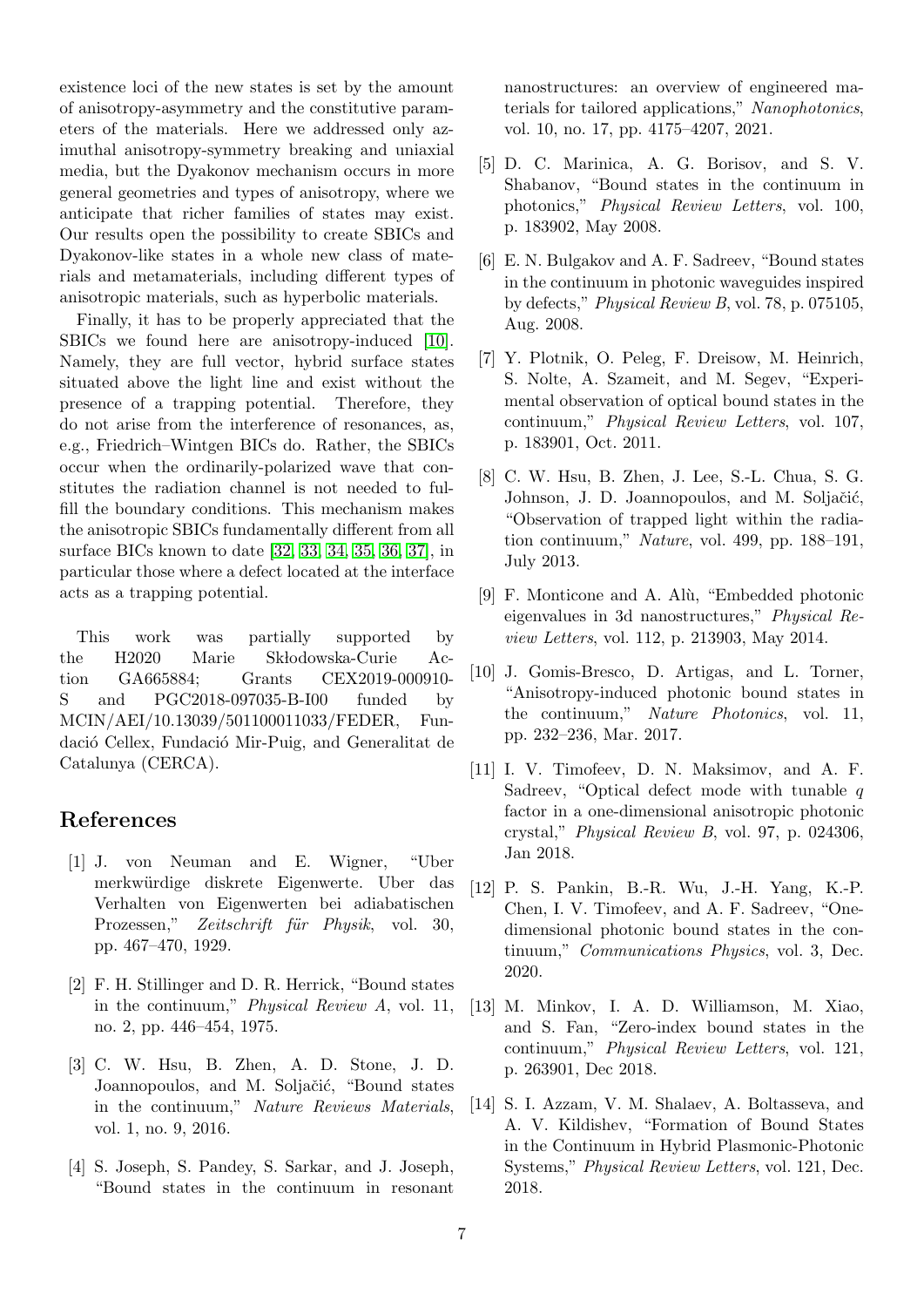- <span id="page-7-0"></span>[15] S. Sun, Y. Ding, H. Li, P. Hu, C.-W. Cheng, Y. Sang, F. Cao, Y. Hu, A. Alù, D. Liu, Z. Wang, S. Gwo, D. Han, and J. Shi, "Tunable plasmonic bound states in the continuum in the visible range," Phys. Rev. B, vol. 103, p. 045416, Jan 2021.
- <span id="page-7-1"></span>[16] K. Fan, I. V. Shadrivov, and W. J. Padilla, "Dynamic bound states in the continuum," Optica, vol. 6, pp. 169–173, Feb 2019.
- <span id="page-7-2"></span>[17] Y. Liang, K. Koshelev, F. Zhang, H. Lin, S. Lin, J. Wu, B. Jia, and Y. Kivshar, "Bound States in the Continuum in Anisotropic Plasmonic Metasurfaces," Nano Letters, June 2020.
- <span id="page-7-3"></span>[18] S. Longhi, "Bound states in the continuum in pt-symmetric optical lattices," Optics Letters, vol. 39, pp. 1697–1700, Mar. 2014.
- <span id="page-7-4"></span>[19] Y. V. Kartashov, C. Milián, V. V. Konotop, and L. Torner, "Bound states in the continuum in a two-dimensional PT-symmetric system," Optics Letters, vol. 43, p. 575, Feb. 2018.
- <span id="page-7-5"></span>[20] Q. Song, J. Hu, S. Dai, C. Zheng, D. Han, J. Zi, Z. Q. Zhang, and C. T. Chan, "Coexistence of a new type of bound state in the continuum and a lasing threshold mode induced by pt symmetry," Science Advances, vol. 6, no. 34, 2020.
- <span id="page-7-6"></span>[21] A. Cerjan, C. W. Hsu, and M. C. Rechtsman, "Bound states in the continuum through environmental design," Physical Review Letters, vol. 123, p. 023902, Jul 2019.
- <span id="page-7-7"></span>[22] A. Cerjan, C. Jörg, S. Vaidya, S. Augustine, W. A. Benalcazar, C. W. Hsu, G. von Freymann, and M. C. Rechtsman, "Observation of bound states in the continuum embedded in symmetry bandgaps," Science Advances, vol. 7, no. 52, p. eabk1117, 2021.
- <span id="page-7-8"></span>[23] E. N. Bulgakov and A. F. Sadreev, "Bloch bound states in the radiation continuum in a periodic array of dielectric rods," Physical Review A, vol. 90, p. 053801, Nov. 2014.
- <span id="page-7-9"></span>[24] E. N. Bulgakov and A. F. Sadreev, "Light trapping above the light cone in a one-dimensional array of dielectric spheres," Physical Review A, vol. 92, p. 023816, Aug 2015.
- <span id="page-7-10"></span>[25] E. N. Bulgakov and D. N. Maksimov, "Topological bound states in the continuum in arrays of dielectric spheres," Physical Review Letters, vol. 118, p. 267401, 6 2017.
- <span id="page-7-11"></span>[26] E. N. Bulgakov and A. F. Sadreev, "Bound states in the continuum with high orbital angular momentum in a dielectric rod with periodically modulated permittivity," Physical Review A, vol. 96, p. 013841, Jul 2017.
- <span id="page-7-12"></span>[27] A. Kodigala, T. Lepetit, Q. Gu, B. Bahari, Y. Fainman, and B. Kanté, "Lasing action from photonic bound states in continuum," Nature, vol. 541, pp. 196–199, Jan. 2017.
- <span id="page-7-13"></span>[28] S. Romano, A. Lamberti, M. Masullo, E. Penzo, S. Cabrini, I. Rendina, and V. Mocella, "Optical Biosensors Based on Photonic Crystals Supporting Bound States in the Continuum," Materials, vol. 11, p. 526, Mar. 2018.
- <span id="page-7-14"></span>[29] L. Carletti, K. Koshelev, C. De Angelis, and Y. Kivshar, "Giant nonlinear response at the nanoscale driven by bound states in the continuum," Physical Review Letters, vol. 121, p. 033903, Jul 2018.
- <span id="page-7-15"></span>[30] Z. Hayran and F. Monticone, "Capturing broadband light in a compact bound state in the continuum," ACS Photonics, vol. 8, pp. 813–823, Mar. 2021.
- <span id="page-7-16"></span>[31] K. Koshelev, G. Favraud, A. Bogdanov, Y. Kivshar, and A. Fratalocchi, "Nonradiating photonics with resonant dielectric nanostructures," Nanophotonics, vol. 8, no. 5, pp. 725–745, 2019.
- <span id="page-7-17"></span>[32] M. I. Molina, A. E. Miroshnichenko, and Y. S. Kivshar, "Surface Bound States in the Continuum," Physical Review Letters, vol. 108, p. 070401, Feb. 2012.
- <span id="page-7-18"></span>[33] S. Weimann, Y. Xu, R. Keil, A. E. Miroshnichenko, A. Tünnermann, S. Nolte, A. A. Sukhorukov, A. Szameit, and Y. S. Kivshar, "Compact Surface Fano States Embedded in the Continuum of Waveguide Arrays," Physical Review Letters, vol. 111, p. 240403, Dec. 2013.
- <span id="page-7-19"></span>[34] G. Corrielli, G. Della Valle, A. Crespi, R. Osellame, and S. Longhi, "Observation of surface states with algebraic localization," Physical Review Letters, vol. 111, p. 220403, 11 2013.
- <span id="page-7-20"></span>[35] N. Gallo and M. Molina, "Bulk and surface bound states in the continuum," Journal of Physics A: Mathematical and Theoretical, vol. 48, no. 4, p. 045302, 2014.